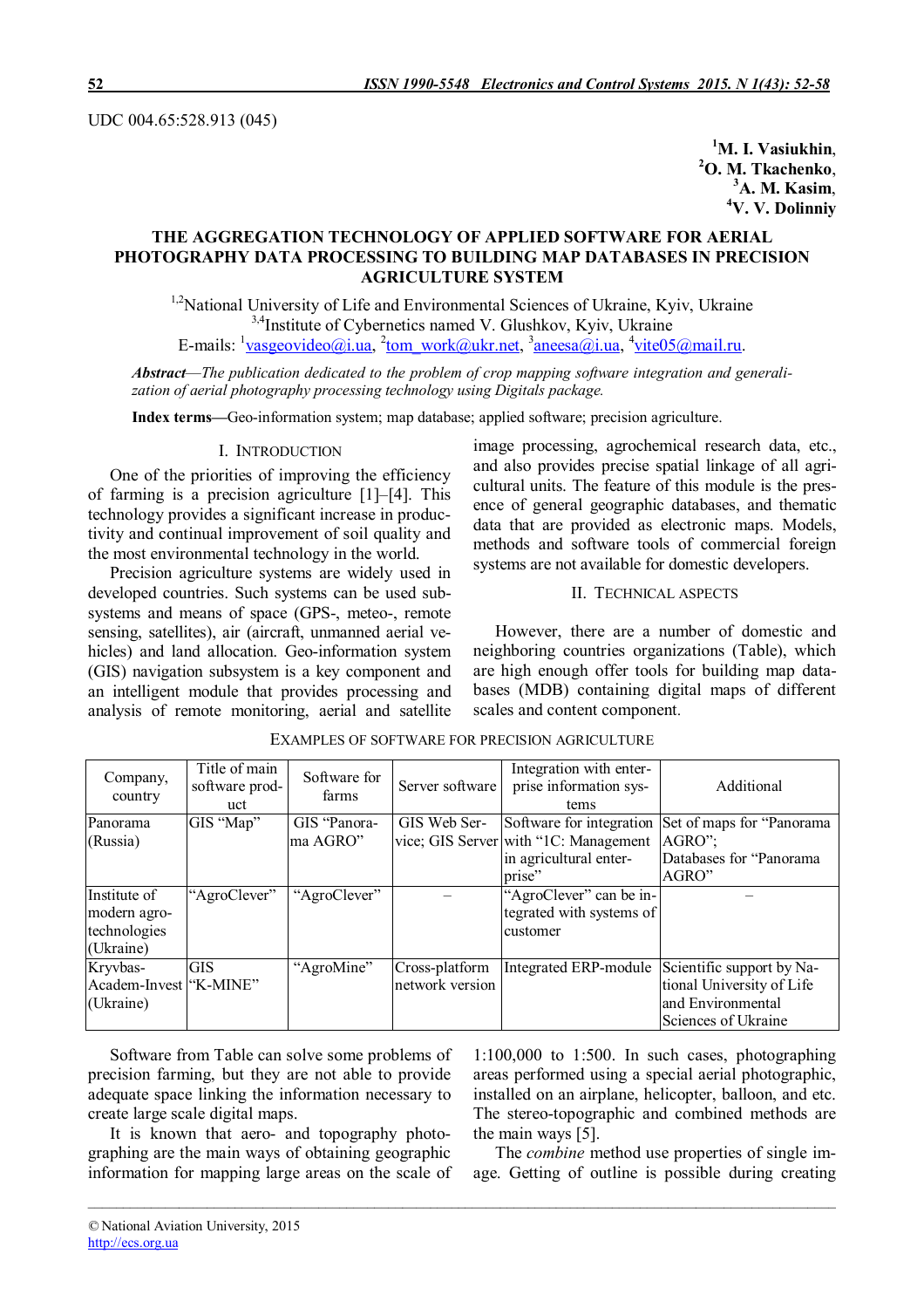photomap, and getting of relief is possible using geodesic works data. This method is better for flat terrain.

*Stereo-topographic* method is most popular for mapping. It uses stereo-pair, which allow get outline and altitude part of map. This method used for mapping of areas with hills mountains, and for plains in certain cases.

Result of stereo-topographic method is important source of actual information about mapping objects for building main and thematic layers of GIS databases for precision agriculture.

Since spatially distributed diverse information is the main type of data in anу GIS of precision agriculture, the software of these systems are quite specific.

#### III. STATEMENT OF THE PROBLEM

The purpose of this paper is to create of the developed technology of integration of software for aerial photography data processing, which can be used in map databases and precision farming systems.

Using advanced devices and applications, their ability it was given the task of choosing the optimal scheme performance of works on processing results aerial photography. The essence of the problem was to develop the most effective scheme, including time and means cost minimization when applying the modern achievements in science and technology.

#### IV. APPROACH FOR THE SOLUTIONS

There are different definitions of the concept of map database. We believe that good is: MDB is a set of interrelated map data on a specific subject area that presented in digital form based on common rules of data describing, storing and manipulating. Map databases is available to many users, does not depend on the specific of applications, and it managed by a database management system.

In view of this, information collecting technology (due creating digital maps) is the digital registration spatial coordinates and map topographical characteristics of objects. In this case, the digital map (i.e. data store) is creating "from scratch". For updating – this applies only to objects that appeared or changed. In addition, digital information about objects disappeared by the time since the creation of maps is removing, and geometry and properties of objects that have changed are restoring.

Analysis of number of GIS show that one of most acceptable domestic technology for creating MDB for precision farming is the technology *Digitals* which based on scanned stereo images that obtained from aero-photo-topography using camera 3-DAS

from company "Geosystema" (Ukraine). This camera can be used for operational creating ortho-photo maps with scale 1:2000. Another reason is less costs in comparing with satellite images. For creating vector maps in scale 1:1000-1:500 film cameras are better [6].

### *3-DAS equipment* includes:

– *scanning module* with 3 independent channels based on linear a charge-coupled device (CCD) sensors (each have 8000 pixels), with different angels for carrier movement directions (nadir  $-0^{\circ}$ , forward  $-16^{\circ}$ , backward  $-26^{\circ}$ ), this is to ensure stereoscopic triple overlap;

– *gyro-stabilizing platform* which compensates angles and spread in the air carrier body, always maintaining the horizontal position of the camera;

– *flight control system* that provides aerial planning, routing, and navigation and flight path control;

– high-speed *positioning GPS system* with intervals of 200 times per second;

– *computer* for high-speed images recording on disk storage capacity at least 2 TB.

Scanning camera gives the output picture, where the image is formed in the central projection just across the flight direction. Along the axis of flight image is an orthogonal projection. This feature requires specially adapted software for photogrammetric processing.

In general, following base modules can be noted [2]:

– data input and verification;

– data storing and manipulating;

– transforming of coordinates and map projections;

– analysis and modeling;

– data output and presenting;

– interaction with user.

The implementation of these functions requires the development of specialized software, because any GIS work with two types of data – spatial and attribute, and for their manipulating software should include system of both data types management, module of input and output, and visualization system to perform spatial analysis.

We offer the use of the application package Digitals for creation and maintenance of digital maps and map databases for agricultural purposes. The specific features those are important for precision agriculture is implemented through three additional modules – module of spatial analysis, geo-statistical analysis module and image processing module.

The first two modules to restore the spatial distribution of parameters, such as agrochemical or crop, for metering points, as well as explore the relationship between various indicators that affect produc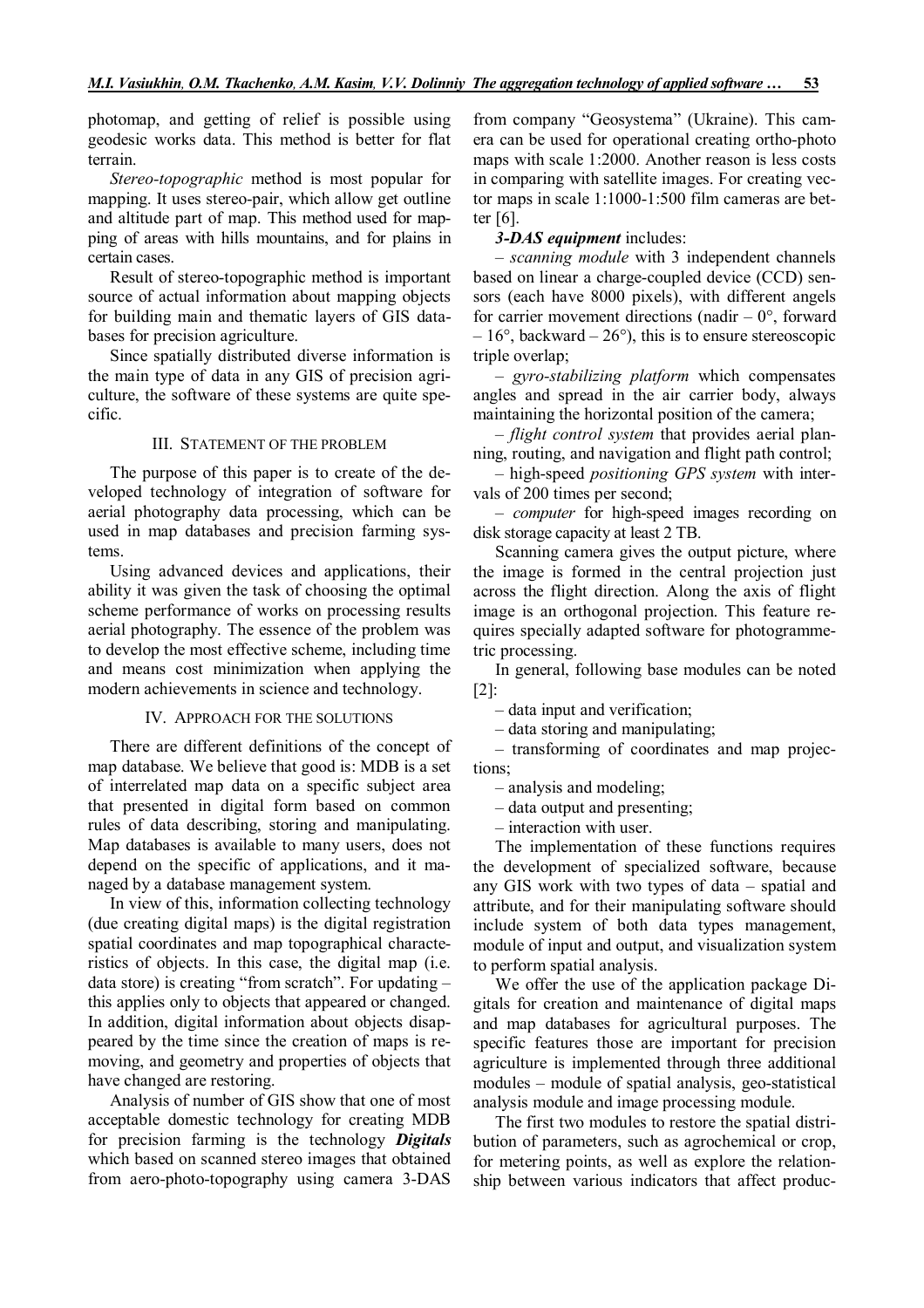tivity. Feature of geo-statistics (comparing with traditional statistical methods) is spatial aspect of phenomena is considered, which allow to detect not only temporal but also spatial trends, relationships and consider the impact of various factors in the time and spatial context.

Map databases fill during the process of collecting information from photogrammetric digital terrain model. The principal feature of the method is the use of a geodetic coordinate system defined by the coordinates of control points in the external orientation of the model. This approach allows obtain metric information from various aerial images regardless of the orientation of images in one coordinate system.

Processing of the data consists of several stages, each of which uses the appropriate software. For simplicity, this process can be represented by the following block scheme shown in Figure.



Block scheme of data processing using Digitals

The first stage is flight data processing. It performed for getting precise trajectory of Camera 3- DAS, information about changing angles of orientation in space and time marks for synchronization of the image with navigation data. Here the software *POSPac* from Applanix Company (Canada) is using.

There are input navigation data for postprocessing using POSPac:

1. Crude navigation data from gyro platform POS AV (data from onboard GPS-receiver, IMU (Inertial measurement unit) data, and service information).

2. Crude data from on-land GPS base station, its exact location and height-receiving antenna.

The GPS positioning system provides high-speed and high-precision geodetic linking of images. This system uses kinematical method for determining the location (differential method DGPS) and includes one or more stationary and one mobile receiver installed on the aircraft performing simultaneous observations of artificial satellites constellation of world global system.

The time interval of observation of terrestrial GPS base station should completely cover the time of the flight with at least 15-minute reserve.

Output data are the file with the results of the calculation of the exact flight path and camera spatial orientation angles, and file with the time marks of synchronization used for further processing.

Therefore, after the flight recorded navigation data is processed using software that comes with the system Applanix. The result of this work is two files –navigation file and file with time marks that are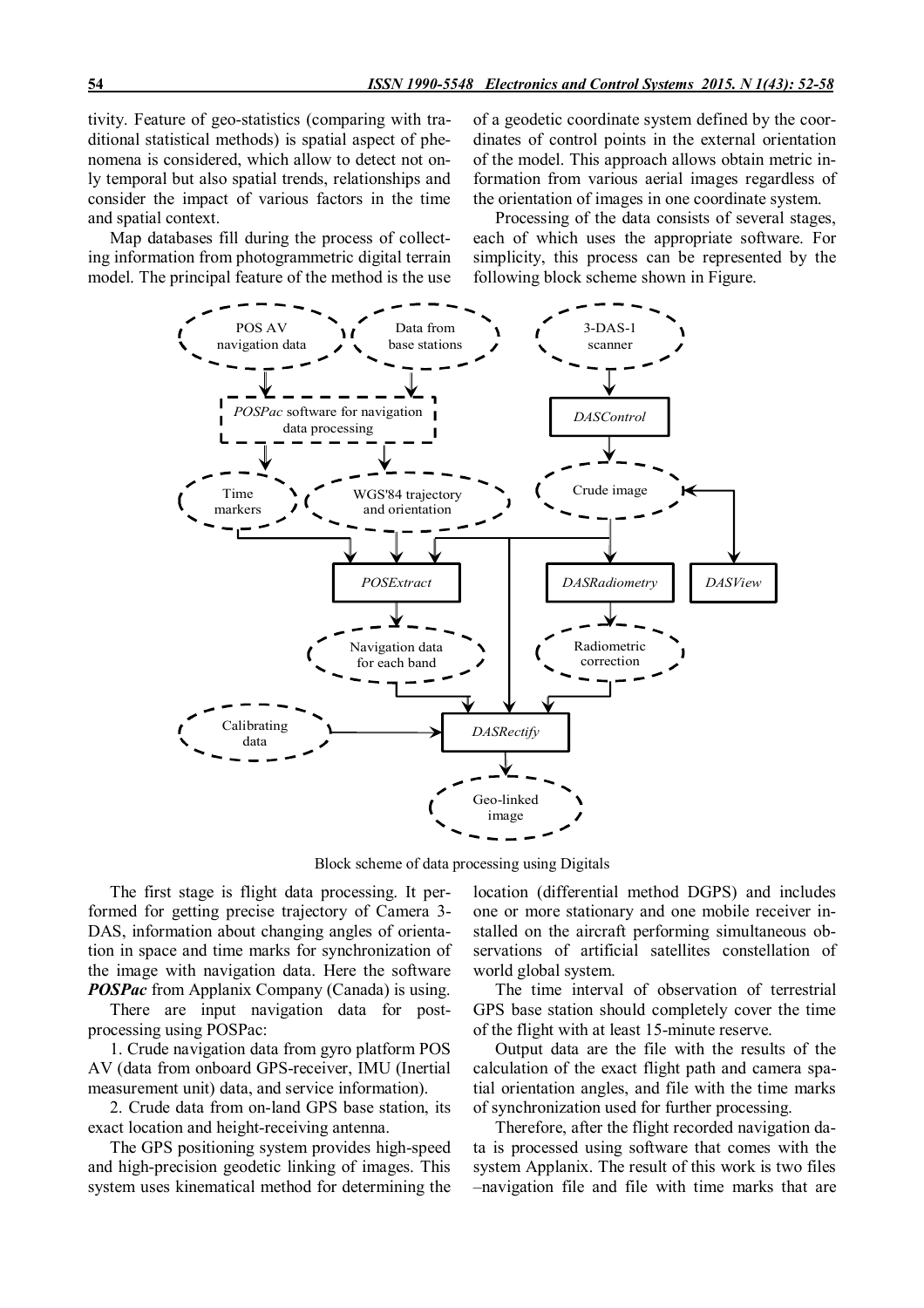used for further processing. The navigation file contains the position and orientation of the plane in space flight for all time intervals of 0.005 seconds.

The second stage of aerial navigation data processing is linking of navigation data with image that obtained from 3-DAS camera and previously conducted through the program *DASControl*. It uses software *POSExtract*, which allows you to find the navigation data for each band based file time marks containing GPS-time of image reference lines exposure. POSExtract using interpolation mines position and orientation of each line and writes them to files strip.att.

Then we have radiometric correction of image, which obtained from a digital aero-scanner 3-DAS. This correction means choice of optimal values of gamma, contrast, brightness, etc. For this reason the program *DASRadiometry*, which, based on statistical data, suggests appropriate values of these parameters. The "crude" image is always in the same form, the correction apply only to the output image. This is due to the fact that modern processing facilities for remote data characteristic try to keep not processing results, but output data and algorithms as needed to reproduce the target result. Intermediate data obtained in the previous two stages, "crude" image and calibration data will use in the next stage of processing – rectification using software *DASRectify* [6].

To generate each image created by the appropriate camera – rearview (Backward-camera) nadir view (Nadir-camera) and front view (Forwardcamera), this program use the following data:

a) channel intensities files in RAW format;

b) channel text information files;

c) channel files with radiometric correction of images;

d) channel files of CCD sensors calibration;

e) file Strip.att with orientation elements of each line of the earth's surface scanned band;

f) INI-file with parameters of DAS scanner (<Name of scanner>.cmr).

In the output of each camera program creates the following files:

a) color image file in TIFF 6.0 format, which also recorded all image geo-linking data, that allows to do photogrammetric image processing;

b) image rectification parameters file, which stores information about the state of images rectification, allowing you to continue the interrupted process of rectification;

c) rectification performance log file, which stores information about the progress of image rectification.

The final step in the processing of results aerophotographing is quality control of geodetic linking of images with reaching optimal results through *DASCorrect* software. To generate tables of unlinking for each image the program uses such data:

– rectified images;

– control points directory in UTM coordinate system in a given area;

– camera's parameters file.

Formed geo-linked image serves as the basis for map vectoring using Digitals software. To create a new digital map target template and coordinate system are electing. Then on the selected template all geo-linked images opens, and we obtains generated basic layers with triangular boundaries of images. You can map vectoring in Digitals using layers creating and blending. It supports the following types of layers:

– polygon/polyline – shown as a sequence of object points connected by straight lines; this type is used to display most objects;

– smoothed polygon/polyline – displayed as a series of object points, connected by smooth lines that do not necessarily pass through all points of the object; this type is usually prescribed for horizontals;

– SpotHeight is a point; this type is used typically to display the marks of heights, depths, etc.;

– symbol – shown as a point (single simulated signal); used to display, such as wells, single trees, poles, etc.;

– frame and legend – displayed as well as polygon/polyline, but the layers of this type are not clipped to the frame during printing of map; this type is used for out-frame design;

– table – provides a displaying as a table that contains one or more columns of text; "line attributes" determines view of table grid;

– grid of relief digital model (DEM-Grid) – displayed as regular or irregular heights grid; grid of heights creates through relief recovery procedure on raster stereo-pair, or using interpolation from existing contours and spot heights;

– triangulation network (TIN) is a Delaunay triangulation network that can be build on existing spot heights; TIN can use for creating horizontals.

Thus, collecting and updating information on digital contours made not only with scanned maps, but also on the basis of ortho-maps or individual images in stereo-taking mode. Digital information is collected and recorded in layers (number of layers is not limited): the elements of relief, hydrography, vegetation, land ownership boundaries, settlements, industrial facilities, overpasses, communications, pickets, text captions and other elements.

Doing this work we can use templates of various object types: point, line, polygon, etc.

Gathering information about the digital terrain model stereoscopic performed in the following ways: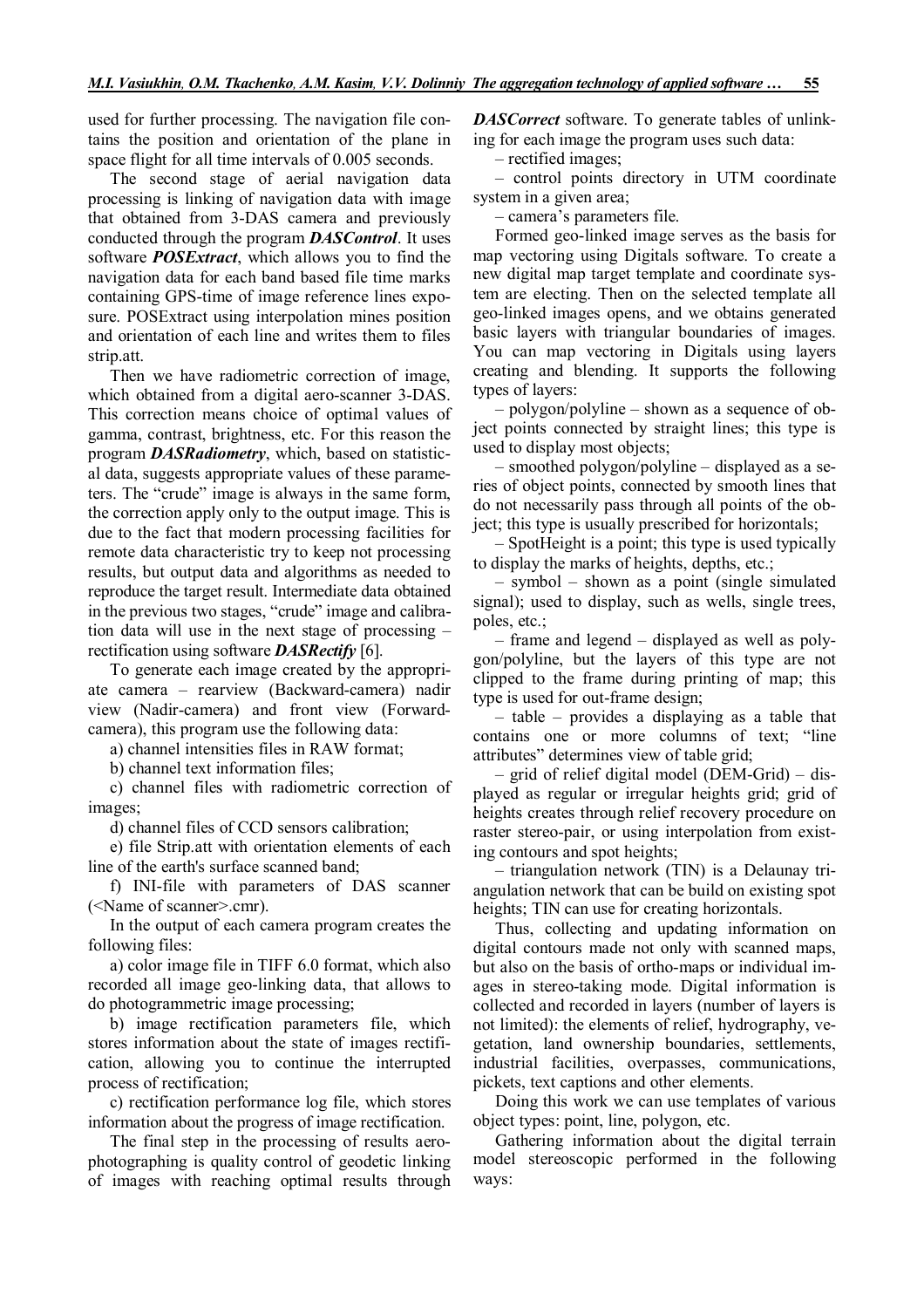– manual horizontal tracking;

– creating regular DEM-Grid with given step in manual, auto and interaction mode;

– creating non-regular DEM-Grid as a Spot-Heights for definitive points of relief in manual or auto mode.

Creation of digital ortho-maps for the entire area plane flight carried out by block triangulation results after creating DEM. After entering the information, program automatically creates ortho-transformed fragments of the central areas of each image with automatic cutting, integral improvement of contrast and color removal "unlinked" boundaries. Cropping pictures along the route performed automatically. Between routes circumcision not performed, but cutting lines creates, and after its checking and editing pictures are cut. Editing digital information is intended to form a map tablet sheet with notations, symbols, and getting information on any object.

Editing allows you to perform various functions, such as:

– linking of digital information obtained from different stereo-pairs;

– "slicing" of information on tablets;

– forming of complex polygons based on previously collected objects;

– objects combination and dividing;

– change the order of object collection;

– adding nodes;

– generalization of digital information;

– transformations (line to point, symbol to object, point to circle, line to band, etc.)  $[5] - [7]$ .

During editing:

– errors are correcting;

– horizontals and contours from different stereopairs are arranged;

– symbols, codes etc. can be turned on or changed. After editing the information is responsible for the composition and quality of the basic requirements for a digital map.

Quality control of digital information provides many features for inspections and control of geometry, content, semantics, and object links. In particular:

– objects metric test to the lack of self-sectional and duplication;

- closed objects contours;
- object contiguity;
- prohibited objects belonging;

– goes beyond nomenclature sheets;

– check the completeness of passport data, object composition, characteristics of objects, etc.

Overall, process of digital information quality control includes the possibility of correction in automatic and in manual and interactive modes with recording results of control operations.

### **CONCLUSIONS**

In this paper, the aggregation technology of applied software for aerial photography data processing to building map databases those are bases for digital large-scale maps, which are basis of precision agriculture GIS.

**REFERENCES** 

[1] Kravchuk, V. I. Theoretical Foundations of adapting agricultural machinery. Kyiv: NAU, 2005. 208 p. (in Ukrainian).

[2] Garam, V. P.; Pashko, A. O. "Modern management agrotechnological process in plant". *Science and innovation*. 2005. vol. 1. no. 2. pp. 110–116. (in Ukrainian).

[3] Tkachenko, O. M. "Informational and analytical decision support system in the plant as part of an electronic extension". *Computer-integrated technologies: education, science and industry*. 2012. no. 10. pp. 189–198. (in Ukrainian).

[4] Vasyuhin, M. I.; Tkachenko, O. M.; Qasem, A. M., Dolynnyy, V. V.; Ivanyk, U. U. "The technology of map data for geoinformational precision farming system". *Problems of information technologies*. 2014. no. 1 (015). pp. 64–69. (in Ukrainian).

[5] Belous, V. V.; Bodnar, S. P.; Kurach, T. N.; Molochko, A. M.; Patychenko, G. A.; Pidlisetska. I. A. Remote sensing of the basics of photogrammetry: a tutorial. compilation. T. N. Kurach. Kyiv: publishing center "Kyiv University", 2011. 368 p. (in Ukrainian).

[6] Manual user. Vinnytsya, 2009. Access: www.geosystema.net/digitals/. [in Ukrainian].

[7] Chandra, A. M.; Ghosh, S. K. Remote sensing and geographic information systems. Translation from English. A. V. Kiryushina. Moscow: Technosphere, 2008. 312 p. (in Russian).

Received 10 April 2015.

#### **Vasiukhin Mykhailo.** Professor.

Computer Networks and Telecommunications Department, National University of Life and Environmental Sciences of Ukraine, Kyiv, Ukraine.

Education: Donetsk Polytechnic Institute, Ukraine. (1967). Research interests: computer systems, GIS. Publications: 200. E-mail: vasgeovideo@i.ua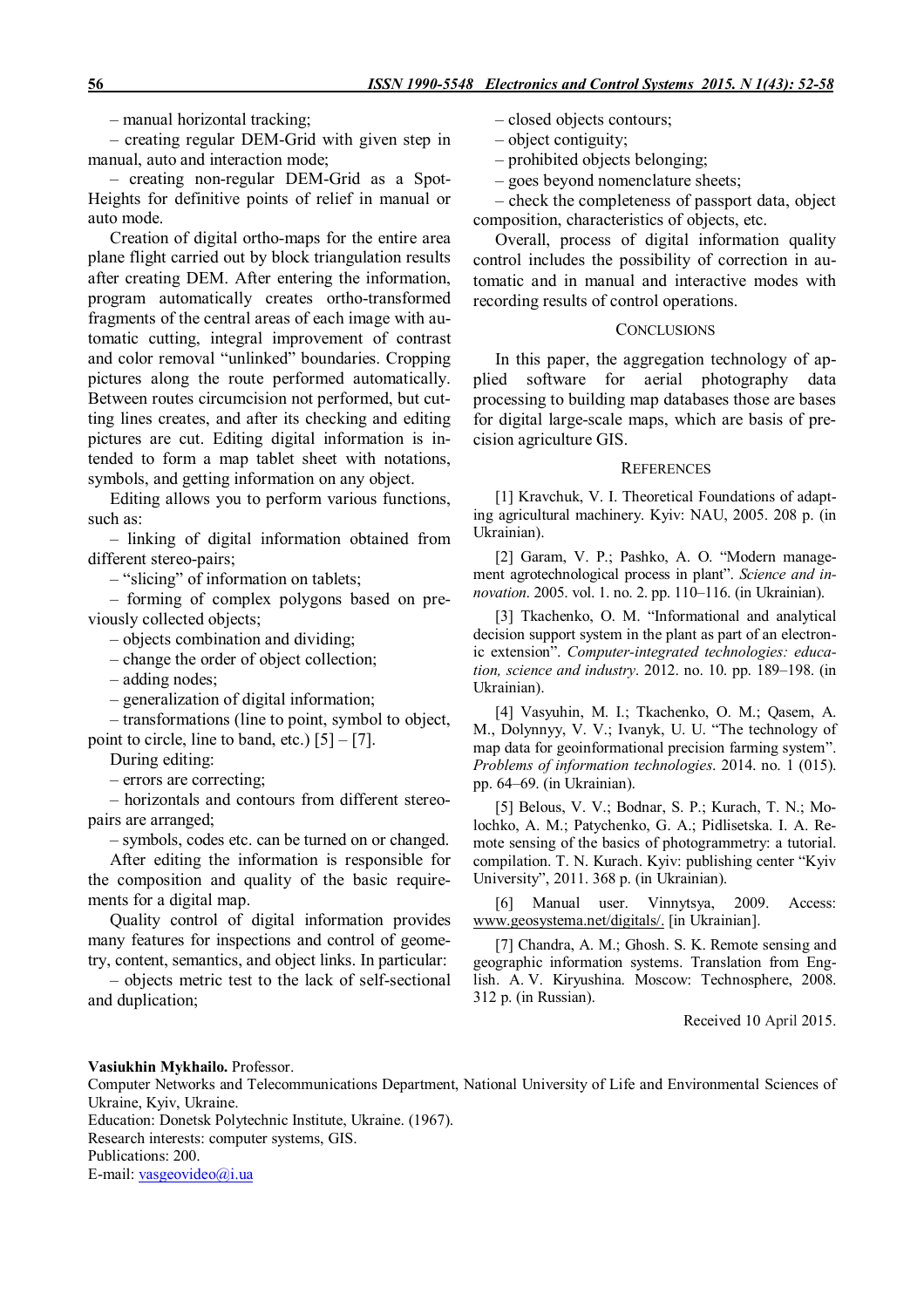**Tkachenko Oleksii.** Associate Professor. Computer Sciences Department, National University of Life and Environmental Sciences of Ukraine, Kyiv, Ukraine. Education: Kirovograd State Pedagogical University, Ukraine. (1997). Research interests: programming technologies, intelligent systems. Publications: 50. E-mail: tom\_work@ukr.net

**Kasim Anisa.** Researcher. Institute of Cybernetics named V. Glushkov, Kyiv, Ukraine. Education: National Aviation University, Kyiv, Ukraine. (2007). Research interests: computer systems, databases, object-oriented programming. Publications: 50. E-mail: aneesa@i.ua

**Dolinniy Vasiliy.** Post-graduate. Institute of Cybernetics named V.Glushkov, Kyiv, Ukraine. Education: Zhytomir Military Institute, Ukraine. (2006). Research interests: map database, GIS Publications: 6. E-mail: vite05@mail.ru

## **М. І. Васюхін, О. М. Ткаченко, А. М. Касім, В. В. Долинний. Технологія комплексування прикладних програм обробки даних аерофотознімання для створення баз картографічних даних системи прецизійного землеробства**

Досліджено проблеми інтеграції картографічного програмного забезпечення у рослинництві та узагальнення технології аерофотографування і обробки зображень з використанням програмного пакету Digitals.

**Ключові слова**: геоінформаційна система; база картографічних даних; прикладне програмне забезпечення; точне землеробство.

## **Васюхін Михайло Іванович.** Професор.

Кафедра комп'ютерних мереж і телекомунікацій, Національний університет біоресурсів і природокористування України, Київ, Україна.

Освіта: Донецький політехнічний інститут, Донецьк, Україна. (1967). Наукові інтереси: комп'ютерні системи, ГІС. Кількість публікацій: 200. E-mail: vasgeovideo@i.ua

### **Ткаченко Олексій Миколайович.** Доцент.

Кафедра комп'ютерних наук, Національний університет біоресурсів і природокористування України, Київ, Україна.

Освіта: Кіровоградський державний педагогічний університет, Кіровоград, Україна. (1997). Наукові інтереси: технології програмування, інтелектуальні системи. Кількість публікацій: 50. E-mail: tom\_work@ukr.net

#### **Касім Аніса Мохаммадівна.** Науковий співробітник.

Інститут кібернетики ім. В. М. Глушкова НАН України, Київ, Україна. Освіта: Національний авіаційний університет, Київ, Україна. (2007). Наукові інтереси: комп'ютерні системи, бази даних, об'єктно-орієнтоване програмування. Кількість публікацій: 50. E-mail: aneesa@i.ua

### **Долинний Василь Володимирович.** Aспірант.

Інститут кібернетики ім. В. М. Глушкова НАН України, Київ, Україна. Освіта: Житомирський воєнний інститут радіоелектроніки ім. С. П. Корольова, Житомир, Україна. (2006). Наукові інтереси: бази картографічних даних, ГІС. Кількість публікацій: 6. E-mail: vite05@mail.ru